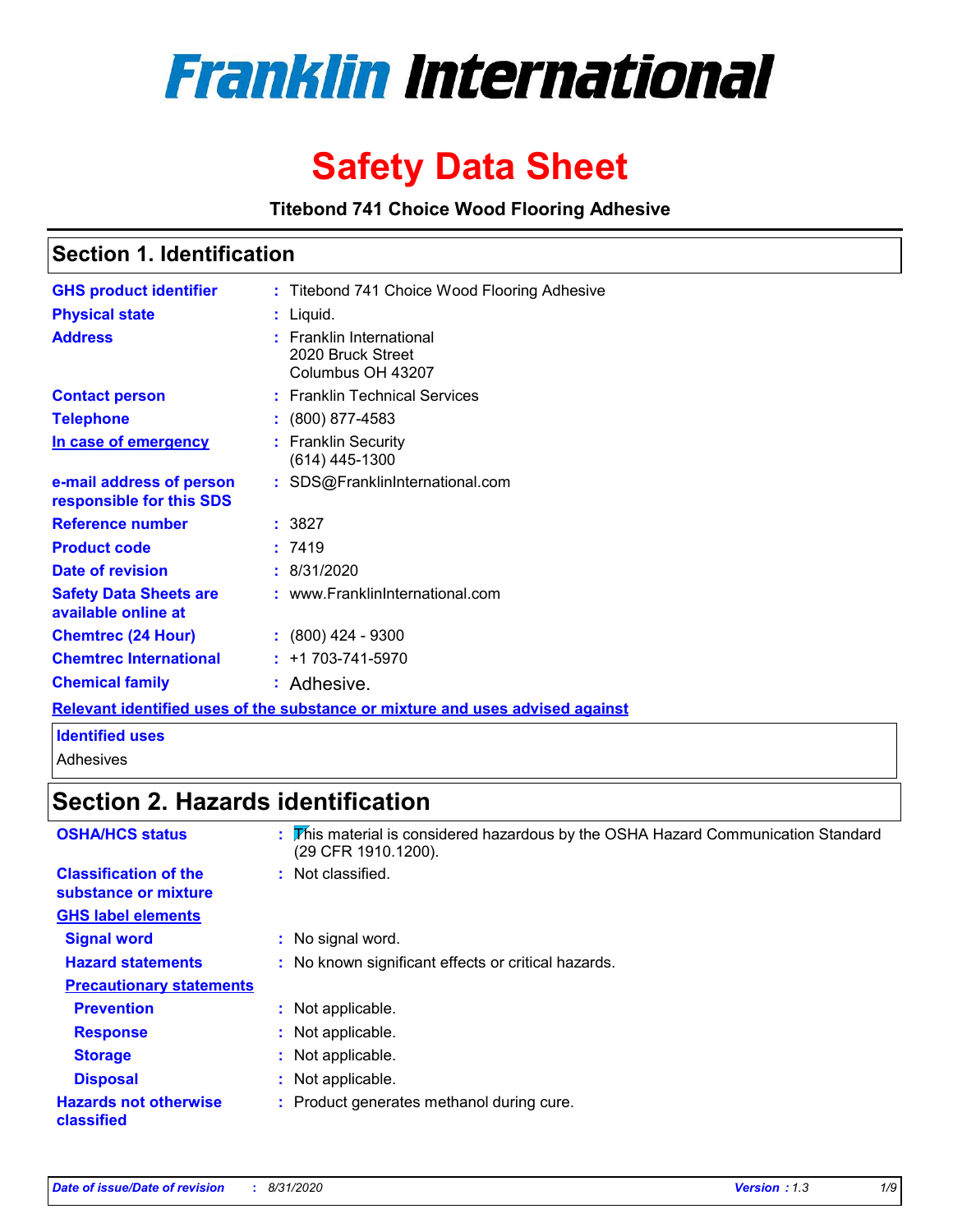## **Section 3. Composition/information on ingredients**

**Substance/mixture :** Mixture

Any concentration shown as a range is to protect confidentiality or is due to batch variation.

**There are no ingredients present which, within the current knowledge of the supplier and in the concentrations applicable, are classified as hazardous to health or the environment and hence require reporting in this section. Occupational exposure limits, if available, are listed in Section 8.**

## **Section 4. First aid measures**

| <b>Description of necessary first aid measures</b>        |                                                                                                                                                                                                                                                                                                                                                |
|-----------------------------------------------------------|------------------------------------------------------------------------------------------------------------------------------------------------------------------------------------------------------------------------------------------------------------------------------------------------------------------------------------------------|
| <b>Eye contact</b>                                        | : Immediately flush eyes with plenty of water, occasionally lifting the upper and lower<br>eyelids. Check for and remove any contact lenses. Get medical attention if irritation<br>occurs.                                                                                                                                                    |
| <b>Inhalation</b>                                         | : Remove victim to fresh air and keep at rest in a position comfortable for breathing. Get<br>medical attention if needed.                                                                                                                                                                                                                     |
| <b>Skin contact</b>                                       | : Flush contaminated skin with plenty of water. Remove contaminated clothing and<br>shoes. Get medical attention if needed.                                                                                                                                                                                                                    |
| <b>Ingestion</b>                                          | : Wash out mouth with water. Remove victim to fresh air and keep at rest in a position<br>comfortable for breathing. If material has been swallowed and the exposed person is<br>conscious, give small quantities of water to drink. Do not induce vomiting unless<br>directed to do so by medical personnel. Get medical attention if needed. |
| <b>Most important symptoms/effects, acute and delayed</b> |                                                                                                                                                                                                                                                                                                                                                |
| <b>Potential acute health effects</b>                     |                                                                                                                                                                                                                                                                                                                                                |
| <b>Eye contact</b>                                        | : This product may irritate eyes upon contact.                                                                                                                                                                                                                                                                                                 |
| <b>Inhalation</b>                                         | : No known significant effects or critical hazards.                                                                                                                                                                                                                                                                                            |
| <b>Skin contact</b>                                       | : No known significant effects or critical hazards.                                                                                                                                                                                                                                                                                            |
| <b>Ingestion</b>                                          | : No known significant effects or critical hazards.                                                                                                                                                                                                                                                                                            |
| <b>Over-exposure signs/symptoms</b>                       |                                                                                                                                                                                                                                                                                                                                                |
| <b>Eye contact</b>                                        | : No specific data.                                                                                                                                                                                                                                                                                                                            |
| <b>Inhalation</b>                                         | : No specific data.                                                                                                                                                                                                                                                                                                                            |
| <b>Skin contact</b>                                       | : No specific data.                                                                                                                                                                                                                                                                                                                            |
| <b>Ingestion</b>                                          | : No specific data.                                                                                                                                                                                                                                                                                                                            |
|                                                           | Indication of immediate medical attention and special treatment needed, if necessary                                                                                                                                                                                                                                                           |
| <b>Notes to physician</b>                                 | : Treat symptomatically. Contact poison treatment specialist immediately if large<br>quantities have been ingested or inhaled.                                                                                                                                                                                                                 |
| <b>Specific treatments</b>                                | : No specific treatment.                                                                                                                                                                                                                                                                                                                       |
| <b>Protection of first-aiders</b>                         | : No action shall be taken involving any personal risk or without suitable training.                                                                                                                                                                                                                                                           |
|                                                           |                                                                                                                                                                                                                                                                                                                                                |

**See toxicological information (Section 11)**

### **Section 5. Fire-fighting measures**

| : Use an extinguishing agent suitable for the surrounding fire.                                    |
|----------------------------------------------------------------------------------------------------|
| : None known.                                                                                      |
| : In a fire or if heated, a pressure increase will occur and the container may burst.              |
| : Decomposition products may include the following materials:<br>carbon dioxide<br>carbon monoxide |
|                                                                                                    |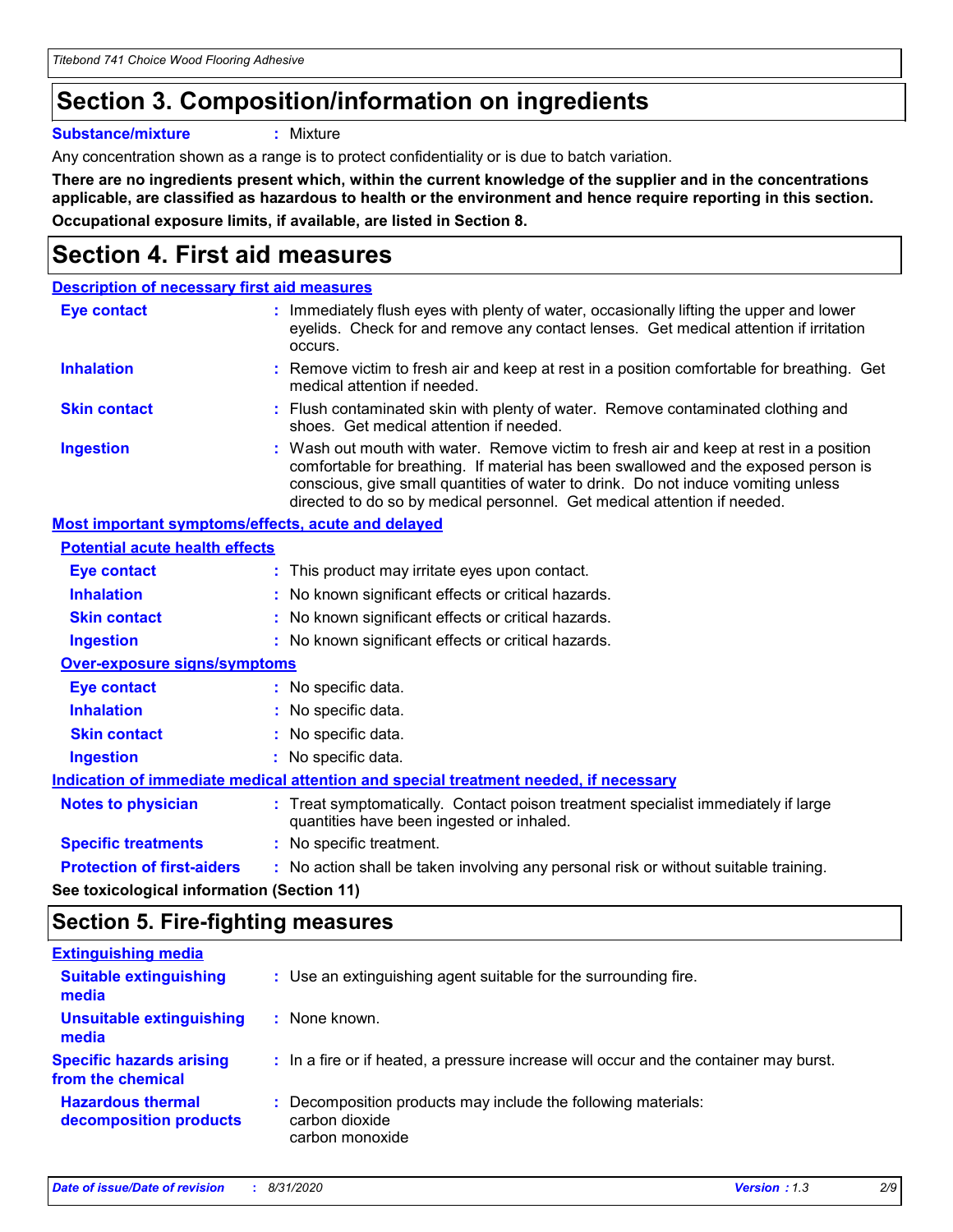### **Section 5. Fire-fighting measures**

| <b>Special protective actions</b><br>for fire-fighters   | : Promptly isolate the scene by removing all persons from the vicinity of the incident if<br>there is a fire. No action shall be taken involving any personal risk or without suitable<br>training. |
|----------------------------------------------------------|-----------------------------------------------------------------------------------------------------------------------------------------------------------------------------------------------------|
| <b>Special protective</b><br>equipment for fire-fighters | : Fire-fighters should wear appropriate protective equipment and self-contained breathing<br>apparatus (SCBA) with a full face-piece operated in positive pressure mode.                            |

### **Section 6. Accidental release measures**

| <b>Personal precautions, protective equipment and emergency procedures</b> |    |                                                                                                                                                                                                                                                                                                                                                                                                                                                                                                                                                                                            |  |
|----------------------------------------------------------------------------|----|--------------------------------------------------------------------------------------------------------------------------------------------------------------------------------------------------------------------------------------------------------------------------------------------------------------------------------------------------------------------------------------------------------------------------------------------------------------------------------------------------------------------------------------------------------------------------------------------|--|
| <b>For non-emergency</b><br>personnel                                      |    | : No action shall be taken involving any personal risk or without suitable training.<br>Evacuate surrounding areas. Keep unnecessary and unprotected personnel from<br>entering. Do not touch or walk through spilled material. Put on appropriate personal<br>protective equipment.                                                                                                                                                                                                                                                                                                       |  |
| For emergency responders                                                   | ÷. | If specialized clothing is required to deal with the spillage, take note of any information in<br>Section 8 on suitable and unsuitable materials. See also the information in "For non-<br>emergency personnel".                                                                                                                                                                                                                                                                                                                                                                           |  |
| <b>Environmental precautions</b>                                           |    | : Avoid dispersal of spilled material and runoff and contact with soil, waterways, drains<br>and sewers. Inform the relevant authorities if the product has caused environmental<br>pollution (sewers, waterways, soil or air).                                                                                                                                                                                                                                                                                                                                                            |  |
| <b>Methods and materials for containment and cleaning up</b>               |    |                                                                                                                                                                                                                                                                                                                                                                                                                                                                                                                                                                                            |  |
| <b>Small spill</b>                                                         |    | : Stop leak if without risk. Move containers from spill area. Dilute with water and mop up<br>if water-soluble. Alternatively, or if water-insoluble, absorb with an inert dry material and<br>place in an appropriate waste disposal container. Dispose of via a licensed waste<br>disposal contractor.                                                                                                                                                                                                                                                                                   |  |
| <b>Large spill</b>                                                         |    | : Stop leak if without risk. Move containers from spill area. Prevent entry into sewers,<br>water courses, basements or confined areas. Wash spillages into an effluent treatment<br>plant or proceed as follows. Contain and collect spillage with non-combustible,<br>absorbent material e.g. sand, earth, vermiculite or diatomaceous earth and place in<br>container for disposal according to local regulations (see Section 13). Dispose of via a<br>licensed waste disposal contractor. Note: see Section 1 for emergency contact<br>information and Section 13 for waste disposal. |  |
|                                                                            |    |                                                                                                                                                                                                                                                                                                                                                                                                                                                                                                                                                                                            |  |

### **Section 7. Handling and storage**

### **Precautions for safe handling**

| <b>Protective measures</b>                                                | : Put on appropriate personal protective equipment (see Section 8).                                                                                                                                                                                                                                                                                                                                                                                                                                                                                                                                                                                                        |
|---------------------------------------------------------------------------|----------------------------------------------------------------------------------------------------------------------------------------------------------------------------------------------------------------------------------------------------------------------------------------------------------------------------------------------------------------------------------------------------------------------------------------------------------------------------------------------------------------------------------------------------------------------------------------------------------------------------------------------------------------------------|
| <b>Advice on general</b><br>occupational hygiene                          | Eating, drinking and smoking should be prohibited in areas where this material is<br>handled, stored and processed. Workers should wash hands and face before eating,<br>drinking and smoking. Remove contaminated clothing and protective equipment before<br>entering eating areas. See also Section 8 for additional information on hygiene<br>measures.                                                                                                                                                                                                                                                                                                                |
| <b>Conditions for safe storage,</b><br>including any<br>incompatibilities | Store between the following temperatures: 0 to $60^{\circ}$ C (32 to $140^{\circ}$ F). Store in<br>accordance with local regulations. Store in original container protected from direct<br>sunlight in a dry, cool and well-ventilated area, away from incompatible materials (see<br>Section 10) and food and drink. Keep container tightly closed and sealed until ready for<br>use. Containers that have been opened must be carefully resealed and kept upright to<br>prevent leakage. Do not store in unlabeled containers. Use appropriate containment to<br>avoid environmental contamination. See Section 10 for incompatible materials before<br>handling or use. |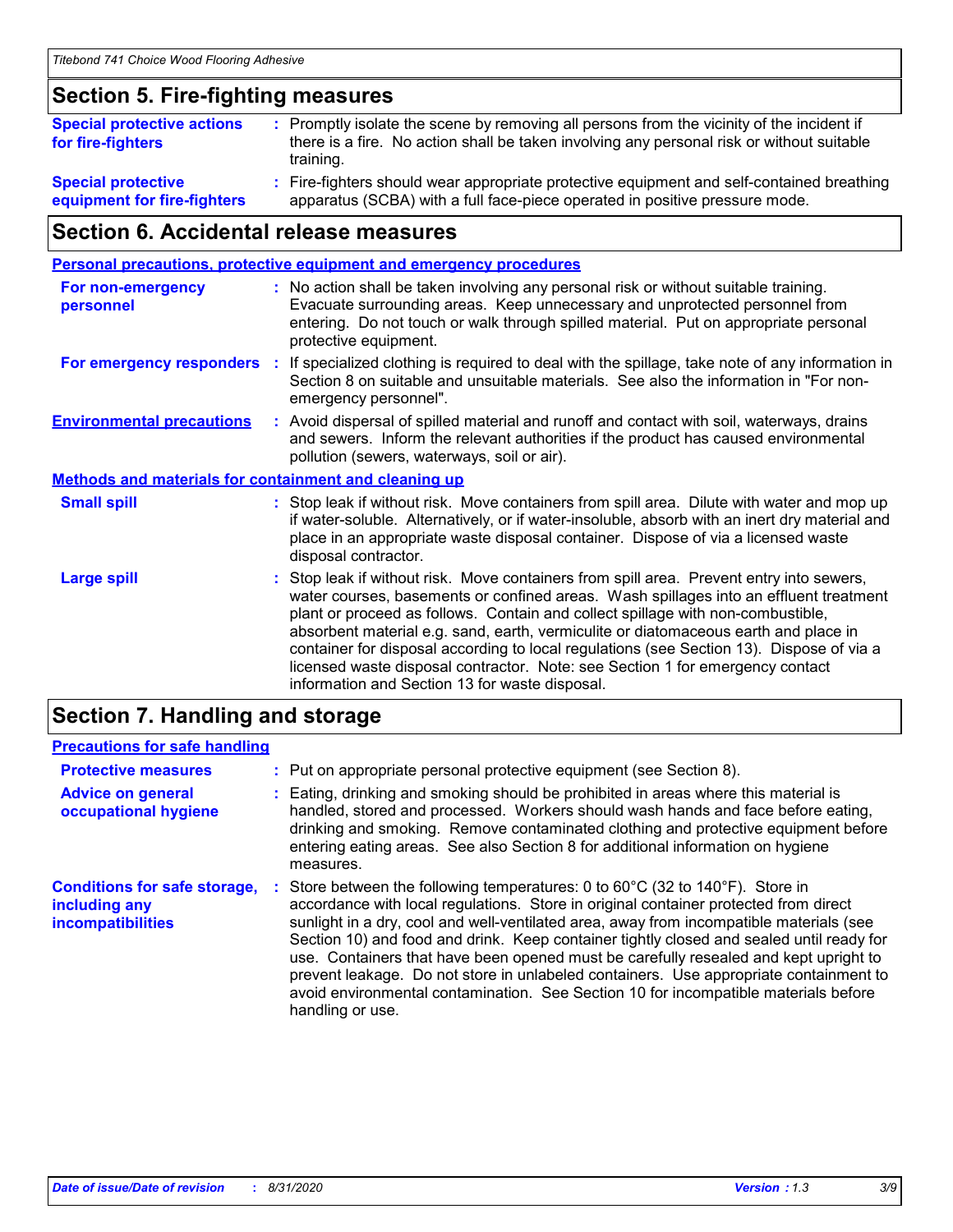## **Section 8. Exposure controls/personal protection**

### **Control parameters**

| <b>Occupational exposure limits</b><br>None.      |                                                                                                                                                                                                                                                                                                                                                                                                   |
|---------------------------------------------------|---------------------------------------------------------------------------------------------------------------------------------------------------------------------------------------------------------------------------------------------------------------------------------------------------------------------------------------------------------------------------------------------------|
| <b>Appropriate engineering</b><br><b>controls</b> | : Good general ventilation should be sufficient to control worker exposure to airborne<br>contaminants.                                                                                                                                                                                                                                                                                           |
| <b>Environmental exposure</b><br><b>controls</b>  | : Emissions from ventilation or work process equipment should be checked to ensure<br>they comply with the requirements of environmental protection legislation. In some<br>cases, fume scrubbers, filters or engineering modifications to the process equipment<br>will be necessary to reduce emissions to acceptable levels.                                                                   |
| <b>Individual protection measures</b>             |                                                                                                                                                                                                                                                                                                                                                                                                   |
| <b>Hygiene measures</b>                           | : Wash hands, forearms and face thoroughly after handling chemical products, before<br>eating, smoking and using the lavatory and at the end of the working period.<br>Appropriate techniques should be used to remove potentially contaminated clothing.<br>Wash contaminated clothing before reusing. Ensure that eyewash stations and safety<br>showers are close to the workstation location. |
| <b>Eye/face protection</b>                        | : Safety eyewear complying with an approved standard should be used when a risk<br>assessment indicates this is necessary to avoid exposure to liquid splashes, mists,<br>gases or dusts. If contact is possible, the following protection should be worn, unless<br>the assessment indicates a higher degree of protection: safety glasses with side-<br>shields.                                |
| <b>Skin protection</b>                            |                                                                                                                                                                                                                                                                                                                                                                                                   |
| <b>Hand protection</b>                            | : Chemical-resistant, impervious gloves complying with an approved standard should be<br>worn at all times when handling chemical products if a risk assessment indicates this is<br>necessary.                                                                                                                                                                                                   |
| <b>Body protection</b>                            | : Personal protective equipment for the body should be selected based on the task being<br>performed and the risks involved and should be approved by a specialist before<br>handling this product.                                                                                                                                                                                               |
| <b>Other skin protection</b>                      | : Appropriate footwear and any additional skin protection measures should be selected<br>based on the task being performed and the risks involved and should be approved by a<br>specialist before handling this product.                                                                                                                                                                         |
| <b>Respiratory protection</b>                     | Based on the hazard and potential for exposure, select a respirator that meets the<br>appropriate standard or certification. Respirators must be used according to a<br>respiratory protection program to ensure proper fitting, training, and other important<br>aspects of use.                                                                                                                 |

## **Section 9. Physical and chemical properties**

| <b>Appearance</b>                               |                                                                    |
|-------------------------------------------------|--------------------------------------------------------------------|
| <b>Physical state</b>                           | : Liquid.                                                          |
| <b>Color</b>                                    | : White.                                                           |
| <b>Odor</b>                                     | $:$ Slight                                                         |
| <b>Odor threshold</b>                           | : Not available.                                                   |
| рH                                              | : Not applicable.                                                  |
| <b>Melting point</b>                            | : Not available.                                                   |
| <b>Boiling point</b>                            | : $>100^{\circ}$ C ( $>212^{\circ}$ F)                             |
| <b>Flash point</b>                              | : Closed cup: $>93.3^{\circ}$ C ( $>199.9^{\circ}$ F) [Setaflash.] |
| <b>Evaporation rate</b>                         | $:$ >1 (butyl acetate = 1)                                         |
| <b>Flammability (solid, gas)</b>                | : Not available.                                                   |
| Lower and upper explosive<br>(flammable) limits | : Not available.                                                   |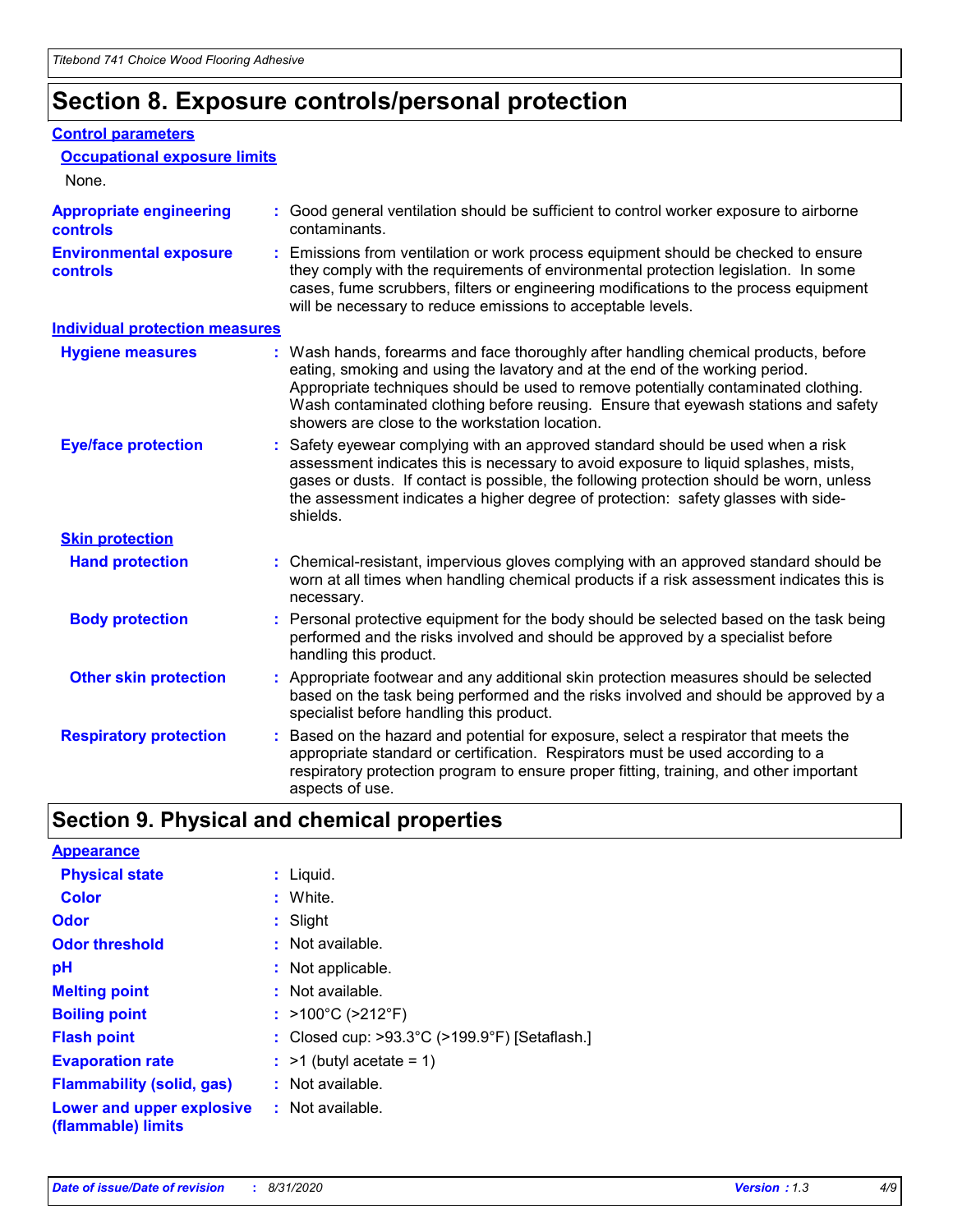## **Section 9. Physical and chemical properties**

| <b>VOC (less water, less</b><br>exempt solvents)  | : $20$ g/l                                                        |
|---------------------------------------------------|-------------------------------------------------------------------|
|                                                   | Not available.                                                    |
| <b>Vapor density</b>                              | $:$ Not available.                                                |
| <b>Relative density</b>                           | : 1.464                                                           |
| <b>Solubility</b>                                 | : Insoluble in the following materials: cold water and hot water. |
| <b>Solubility in water</b>                        | $:$ Not available.                                                |
| <b>Partition coefficient: n-</b><br>octanol/water | : Not available.                                                  |
| <b>Auto-ignition temperature</b>                  | $:$ Not available.                                                |
| <b>Decomposition temperature</b>                  | $:$ Not available.                                                |
| <b>Viscosity</b>                                  | : Not available.                                                  |

### **Section 10. Stability and reactivity**

| <b>Reactivity</b>                            | No specific test data related to reactivity available for this product or its ingredients.              |
|----------------------------------------------|---------------------------------------------------------------------------------------------------------|
| <b>Chemical stability</b>                    | : The product is stable.                                                                                |
| <b>Possibility of hazardous</b><br>reactions | : Under normal conditions of storage and use, hazardous reactions will not occur.                       |
| <b>Conditions to avoid</b>                   | : No specific data.                                                                                     |
| <b>Incompatible materials</b>                | No specific data.                                                                                       |
| <b>Hazardous decomposition</b><br>products   | Under normal conditions of storage and use, hazardous decomposition products should<br>not be produced. |

## **Section 11. Toxicological information**

### **Information on toxicological effects**

### **Acute toxicity**

Not available.

### **Irritation/Corrosion**

Not available.

### **Conclusion/Summary**

**Skin Example 3 :** Prolonged or repeated contact can defat the skin and lead to irritation, cracking and/or dermatitis.

### **Eyes :** This product may irritate eyes upon contact.

**Respiratory :** May cause respiratory irritation.

### **Sensitization**

Not available.

## **Mutagenicity**

Not available.

### **Carcinogenicity** Not available.

**Reproductive toxicity** Not available.

## **Teratogenicity**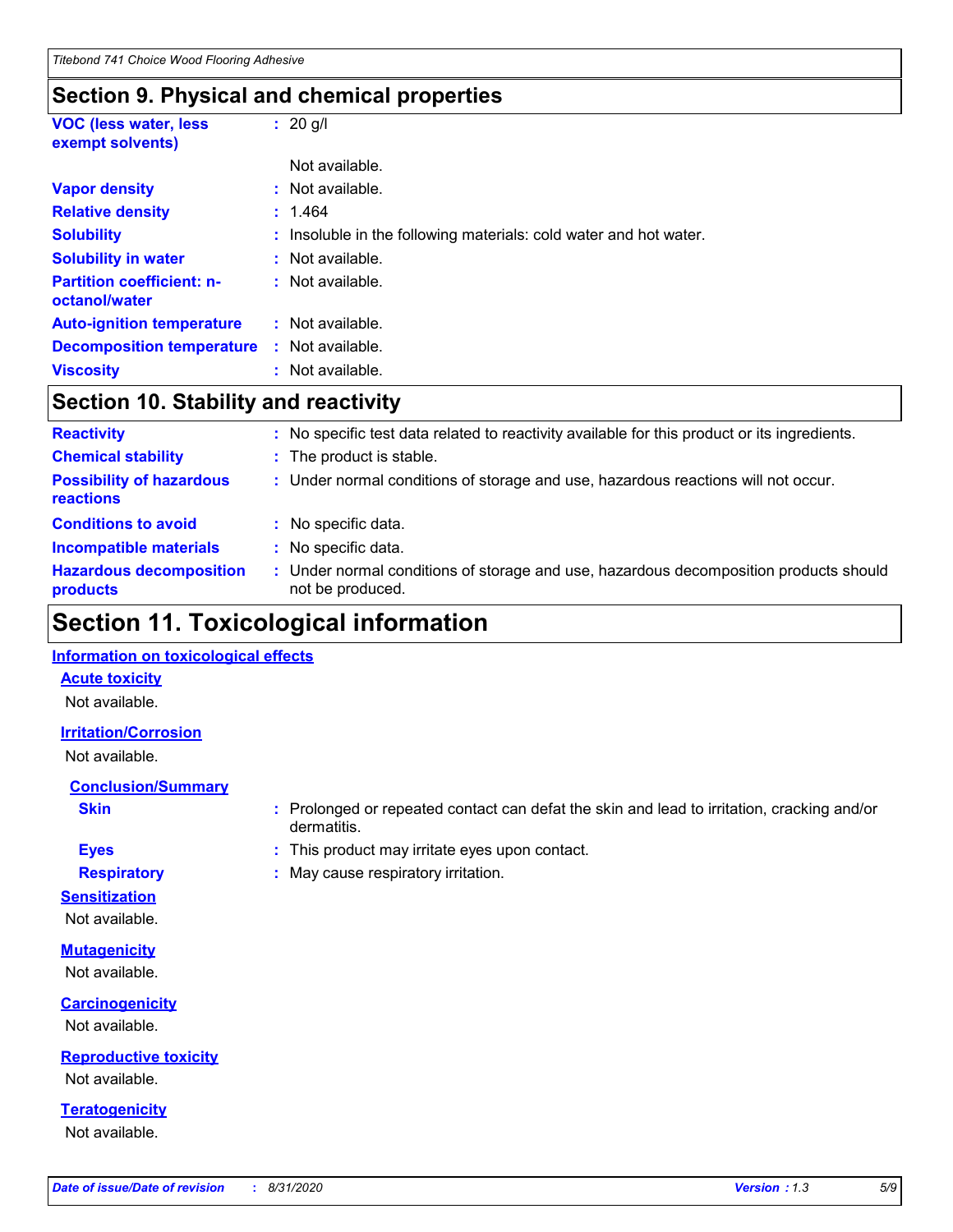## **Section 11. Toxicological information**

| <b>Specific target organ toxicity (single exposure)</b>   |                                                                                          |
|-----------------------------------------------------------|------------------------------------------------------------------------------------------|
| Not available.                                            |                                                                                          |
| <b>Specific target organ toxicity (repeated exposure)</b> |                                                                                          |
| Not available.                                            |                                                                                          |
| <b>Aspiration hazard</b>                                  |                                                                                          |
| Not available.                                            |                                                                                          |
| <b>Information on the likely</b><br>routes of exposure    | : Routes of entry anticipated: Oral, Dermal, Inhalation.                                 |
| <b>Potential acute health effects</b>                     |                                                                                          |
| <b>Eye contact</b>                                        | : This product may irritate eyes upon contact.                                           |
| <b>Inhalation</b>                                         | : No known significant effects or critical hazards.                                      |
| <b>Skin contact</b>                                       | : No known significant effects or critical hazards.                                      |
| <b>Ingestion</b>                                          | : No known significant effects or critical hazards.                                      |
|                                                           | Symptoms related to the physical, chemical and toxicological characteristics             |
| <b>Eye contact</b>                                        | : No specific data.                                                                      |
| <b>Inhalation</b>                                         | : No specific data.                                                                      |
| <b>Skin contact</b>                                       | : No specific data.                                                                      |
| <b>Ingestion</b>                                          | : No specific data.                                                                      |
|                                                           | Delayed and immediate effects and also chronic effects from short and long term exposure |
| <b>Short term exposure</b>                                |                                                                                          |
| <b>Potential immediate</b><br>effects                     | : Not available.                                                                         |
| <b>Potential delayed effects</b>                          | : Not available.                                                                         |
| <b>Long term exposure</b>                                 |                                                                                          |
| <b>Potential immediate</b><br>effects                     | : Not available.                                                                         |
| <b>Potential delayed effects</b>                          | : Not available.                                                                         |
| <b>Potential chronic health effects</b>                   |                                                                                          |
| Not available.                                            |                                                                                          |
| <b>General</b>                                            | No known significant effects or critical hazards.                                        |
| <b>Carcinogenicity</b>                                    | : No known significant effects or critical hazards.                                      |
| <b>Mutagenicity</b>                                       | No known significant effects or critical hazards.                                        |
| <b>Teratogenicity</b>                                     | No known significant effects or critical hazards.                                        |
| <b>Developmental effects</b>                              | No known significant effects or critical hazards.                                        |
| <b>Fertility effects</b>                                  | No known significant effects or critical hazards.                                        |
| <b>Numerical measures of toxicity</b>                     |                                                                                          |
| <b>Acute toxicity estimates</b>                           |                                                                                          |
| Not available.                                            |                                                                                          |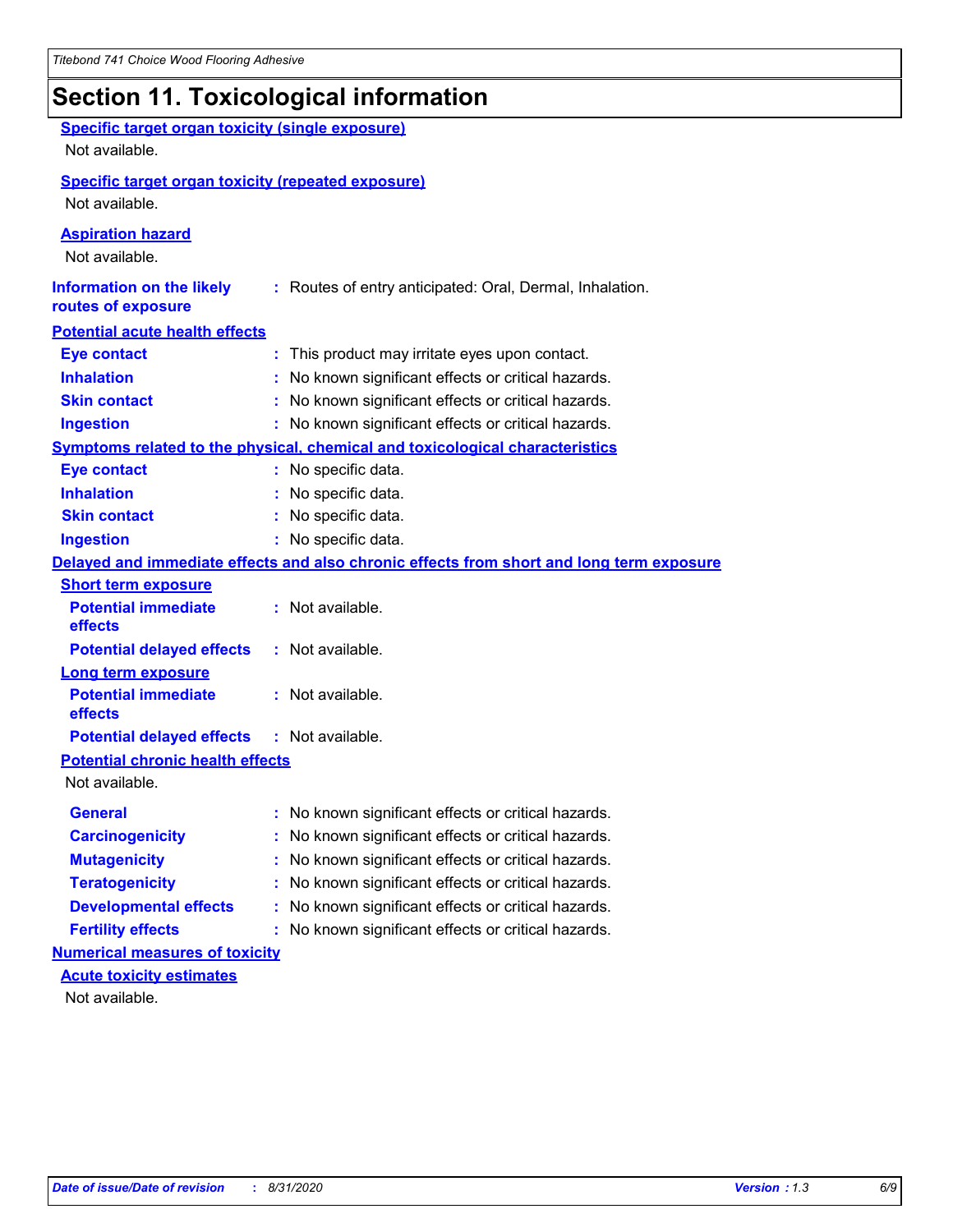## **Section 12. Ecological information**

#### **Toxicity**

Not available.

#### **Persistence and degradability**

**Bioaccumulative potential** Not available. **Mobility in soil** Not available.

| <b>MODILITY IN SOIL</b>                                 |                                                     |
|---------------------------------------------------------|-----------------------------------------------------|
| <b>Soil/water partition</b><br><b>coefficient (Koc)</b> | : Not available.                                    |
| <b>Other adverse effects</b>                            | : No known significant effects or critical hazards. |

## **Section 13. Disposal considerations**

The generation of waste should be avoided or minimized wherever possible. Disposal of this product, solutions and any by-products should at all times comply with the requirements of environmental protection and waste disposal legislation and any regional local authority requirements. Dispose of surplus and non-recyclable products via a licensed waste disposal contractor. Waste should not be disposed of untreated to the sewer unless fully compliant with the requirements of all authorities with jurisdiction. Waste packaging should be recycled. Incineration or landfill should only be considered when recycling is not feasible. This material and its container must be disposed of in a safe way. Empty containers or liners may retain some product residues. Avoid dispersal of spilled material and runoff and contact with soil, waterways, drains and sewers. **Disposal methods :**

## **Section 14. Transport information**

|                                      | <b>DOT</b><br><b>Classification</b> | <b>TDG</b><br><b>Classification</b> | <b>Mexico</b><br><b>Classification</b> | <b>ADR/RID</b>               | <b>IMDG</b>              | <b>IATA</b>              |
|--------------------------------------|-------------------------------------|-------------------------------------|----------------------------------------|------------------------------|--------------------------|--------------------------|
| <b>UN number</b>                     | Not regulated.                      | Not regulated.                      | Not regulated.                         | Not regulated.               | Not regulated.           | Not regulated.           |
| <b>UN proper</b><br>shipping name    |                                     |                                     |                                        |                              |                          |                          |
| <b>Transport</b><br>hazard class(es) | $\overline{\phantom{0}}$            | $\overline{\phantom{0}}$            | $\qquad \qquad$                        | $\qquad \qquad \blacksquare$ | $\overline{\phantom{0}}$ | $\overline{\phantom{0}}$ |
| <b>Packing group</b>                 | $\blacksquare$                      | -                                   |                                        | -                            |                          | -                        |
| <b>Environmental</b><br>hazards      | No.                                 | No.                                 | No.                                    | No.                          | No.                      | No.                      |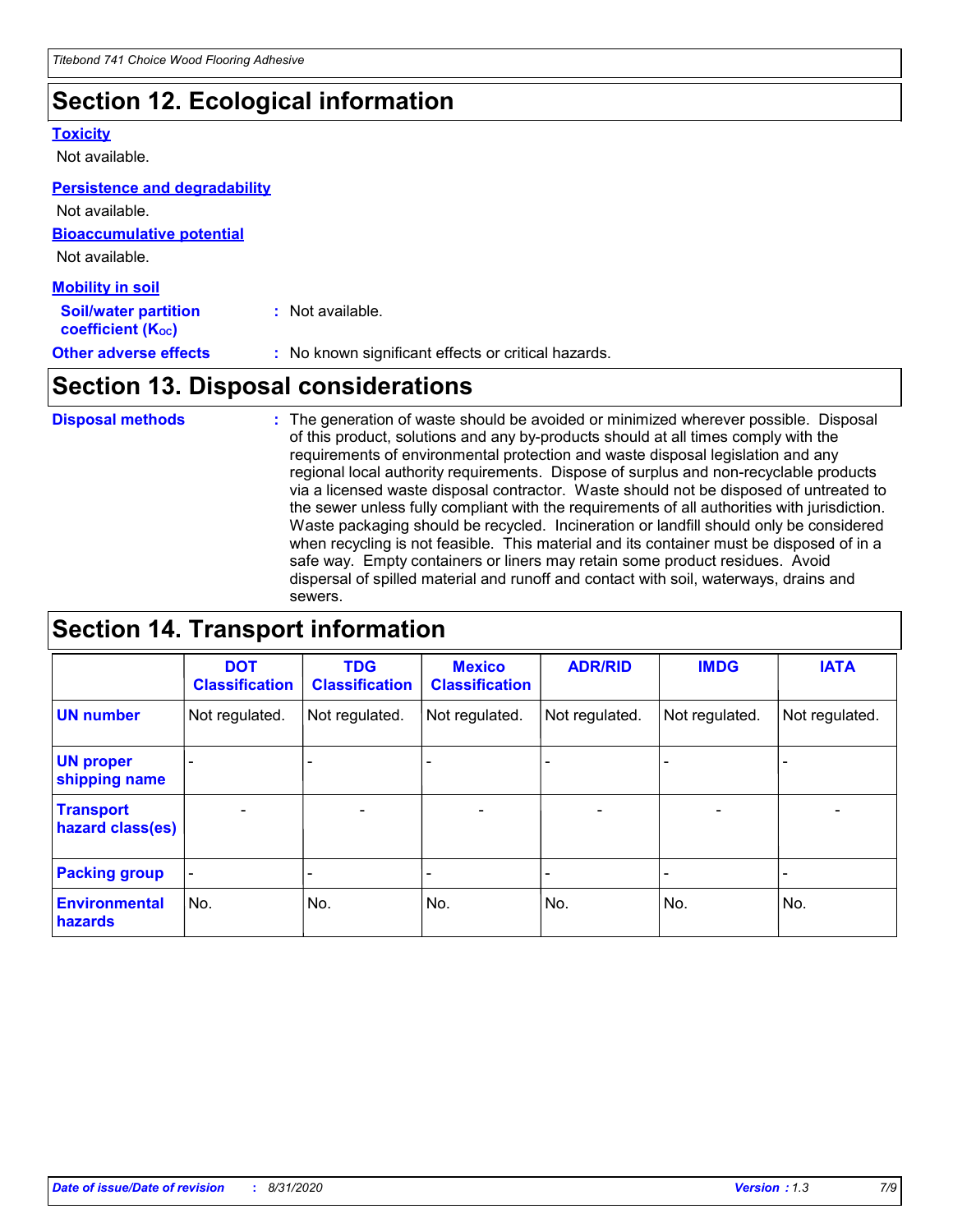## **Section 15. Regulatory information**

### **U.S. Federal regulations**

### **SARA 302/304**

### **Composition/information on ingredients**

No products were found.

**SARA 304 RQ :** Not applicable.

#### **SARA 311/312**

**Classification :** HNOC - Product generates methanol during cure.

### **Composition/information on ingredients**

No products were found.

### **State regulations**

| <b>Massachusetts</b>       | : None of the components are listed.               |
|----------------------------|----------------------------------------------------|
| <b>New York</b>            | : None of the components are listed.               |
| <b>New Jersey</b>          | : None of the components are listed.               |
| <b>Pennsylvania</b>        | : The following components are listed: SOYBEAN OIL |
| <b>California Prop. 65</b> |                                                    |

This product does not require a Safe Harbor warning under California Prop. 65.

### **International regulations**

| <b>Chemical Weapon Convention List Schedules I, II &amp; III Chemicals</b> |  |
|----------------------------------------------------------------------------|--|
| Not listed.                                                                |  |

### **Montreal Protocol**

Not listed.

**Stockholm Convention on Persistent Organic Pollutants** Not listed.

### **UNECE Aarhus Protocol on POPs and Heavy Metals**

Not listed.

### **Inventory list**

**China :** Not determined. **United States TSCA 8(b) inventory :** All components are active or exempted.

## **Section 16. Other information**

**Hazardous Material Information System (U.S.A.)**



**Caution: HMIS® ratings are based on a 0-4 rating scale, with 0 representing minimal hazards or risks, and 4 representing significant hazards or risks. Although HMIS® ratings and the associated label are not required on SDSs or products leaving a facility under 29 CFR 1910.1200, the preparer may choose to provide them. HMIS® ratings are to be used with a fully implemented HMIS® program. HMIS® is a registered trademark and service mark of the American Coatings Association, Inc.**